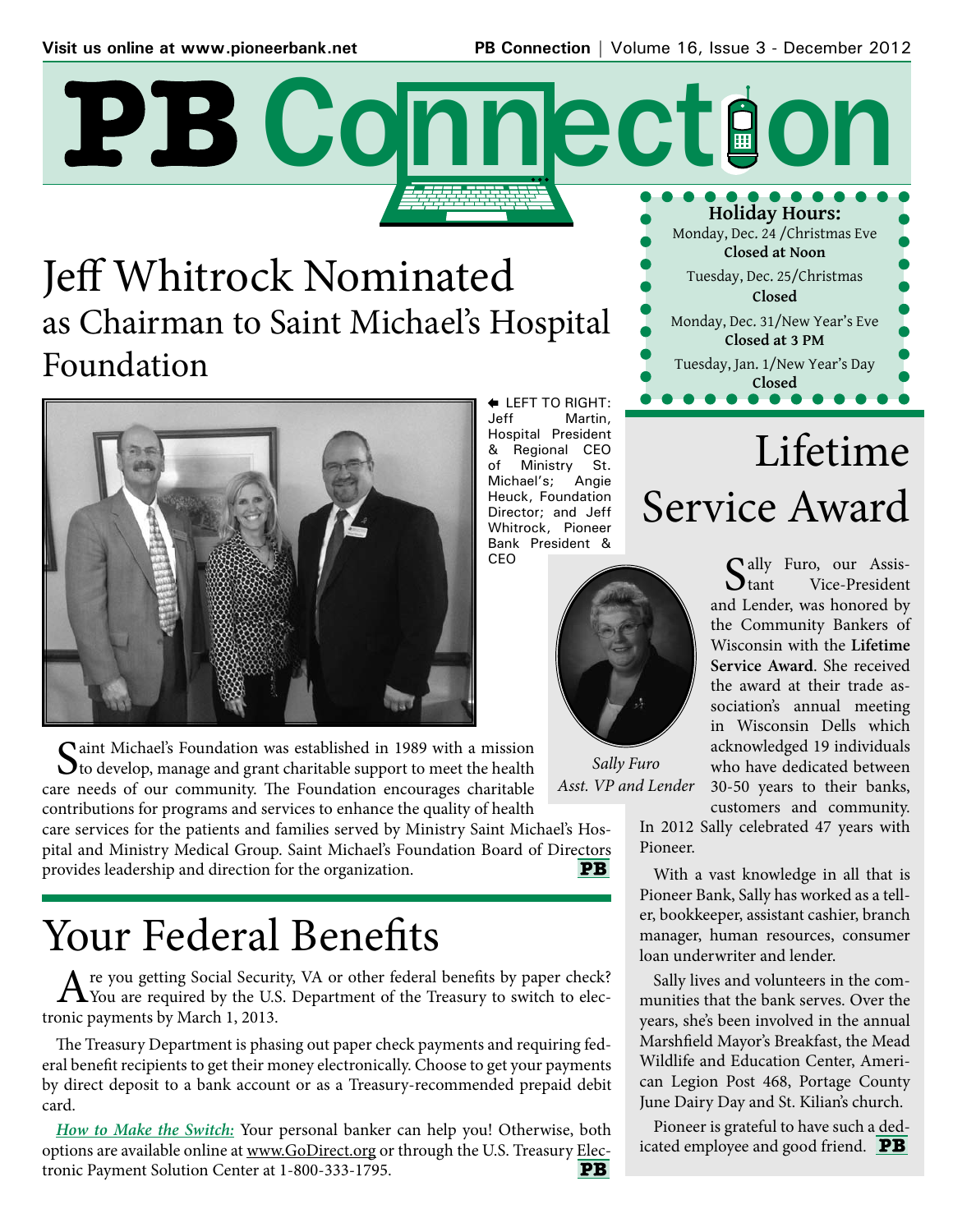## Pros and Cons of Cosigning a Loan or Credit Card

### **A Message from Donna Johnson, Sr. Vice-President Lending**

Credit can be hard to come by<br>
these days. Stricter regulations mean that most financial institutions take a closer look at a poten-

> tial borrower's credit history and their ability to repay than they have in the recent past. One solution some consumers turn to is getting someone with better credit to cosign the loan



*Donna Johnson Sr. VP - Lending*

or credit card. If someone approaches you to cosign for them, here are a few things to take into consideration before you sign on the dotted line:

### **Cons:**

The loan you cosign will appear on your credit report, so your credit score may go down if your debt ratio becomes too high. The debt becomes yours in every way, meaning if the person misses a payment, the lender or collection agency may come to you for payments. If the person defaults on the loan, you can be sued for the full amount of the loan plus collection fees, late fees, interest and attorney fees.

If neither of you can make the payments, the lender can repossess your belongings (such as a car or house) to cover the debt. Even if the person you cosigned for declares bankruptcy and discharges their responsibility to the debt, you as the co-signer are not protected and must still repay.

### **Pros:**

There are few circumstances where cosigning a loan or credit card can be a good idea. Cosigning allows you to help someone else obtain credit they would not otherwise have access to. One of the most common situations in which a loan or credit card is cosigned is a parent cosigning for their child. This is often for college loans or an emergency credit card. By cosigning your child's school loan, you may be able to get a more favorable interest rate than if your student signed alone.

Weigh your options carefully when deciding whether or not to cosign on a loan or credit card. No matter how much the other person needs the credit, make sure you make the right choice for *your* financial situation!



#### **Lending Personnel Contact Information**

Steve Brost, MLO #440414 Sally Furo, MLO #440415 Ryan Hackman, MLO #195022 Donna Johnson, MLO #440412 Terry Johnson, MLO #440413 Michelle Kearns, MLO #440411 Kim Mancl, MLO #440418 Jeff Nyberg, MLO #440417

Agribusiness Center 877-922-6524 715-457-6417 or 715-652-2105 715-652-2105 or 715-422-5900 715-652-3709 Agribusiness Center 877-922-6524 715-652-2105 715-384-3142 715-384-5117 or 715-384-0071

This newsletter does not constitute tax, legal accounting or other professional advice. Material in this publication is assembled from sources we believe to be reliable. Neither Pioneer Bank nor any other party shall be liable for loss or damages resulting from reliance upon or use of this material.

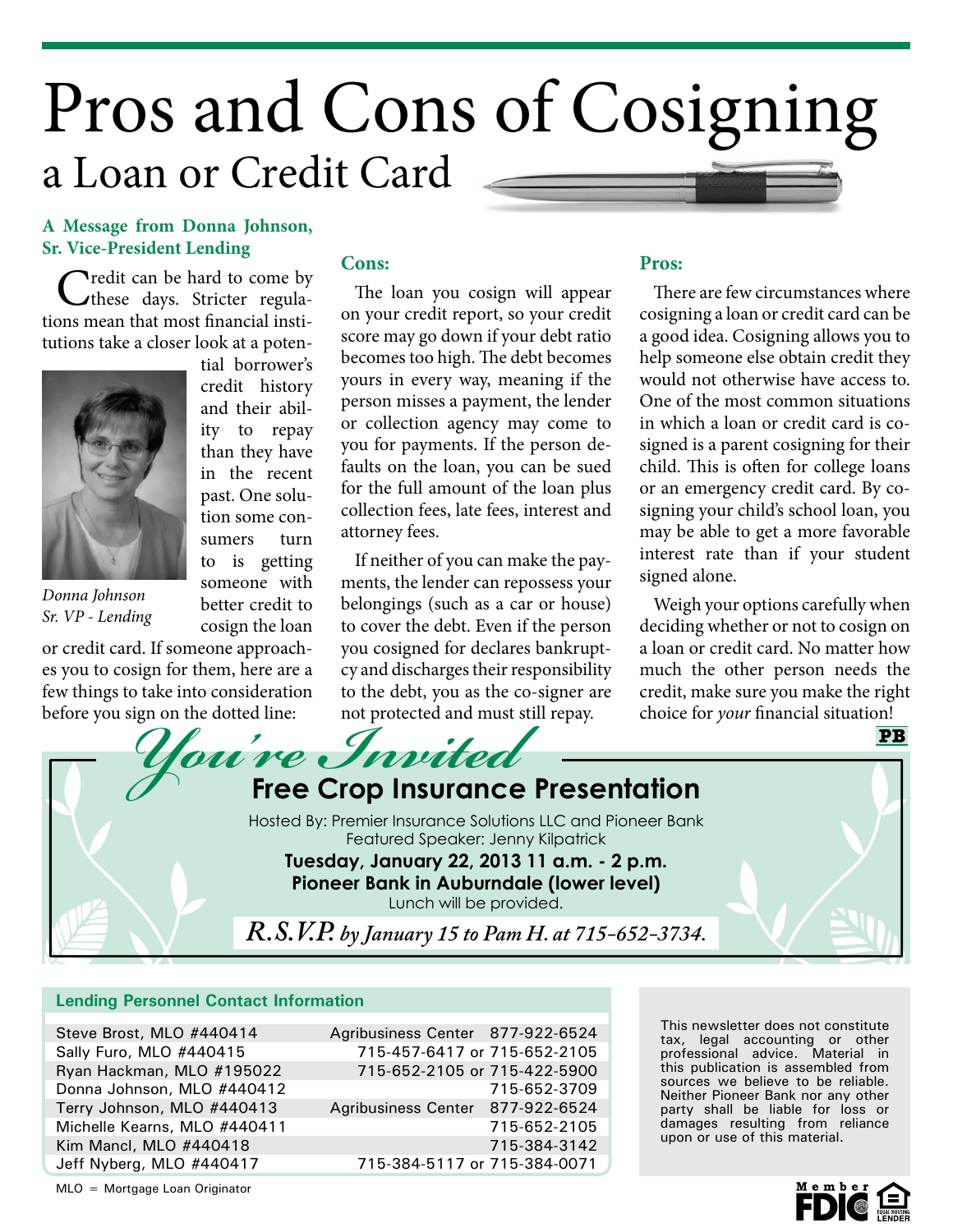

## Withdrawing Your Assets: Understanding RMDs

Then it comes time to start withdrawing the money you've spent a lifetime accumulating in your retirement portfolio, you want to ensure that you make the right decisions. One that the government makes for you is requiring that you withdraw at least some of your funds annually, depending on the account type.



**Pioneer Investment Center Larry W. Nack, CFP® Investment Executive**

**715-486-2181 888-986-2181**

### **Investment Center** This is known as a required minimum distribution, or

RMD, and it must be taken from your non-Roth retirement accounts by April 1, starting the year after you turn age 70½, and by December 31 in subsequent years.

An RMD is generally determined using uniform life expectancy tables that take into consideration the account owner's and/or account beneficiary's age and marital status, as well as their account balance(s) as of December 31 of the year prior to the distribution year.

Here are some important considerations for those entering the "distribution phase" of their investing lives.

- **You can pick the account(s) you withdraw from ...** If **•** you have more than one of the same type of retirement account -- such as multiple traditional IRAs -- you can either take individual RMDs from each account or aggregate your total account values and withdraw this amount from one account. As long as your total RMD value is withdrawn, you will have satisfied the IRS requirement.
- **… Unless they are two different types of accounts.** If **•** you own more than one type of account, such as an IRA and an employer-sponsored plan account, you'll need to

calculate your RMD for both types of accounts separately and take the proper amount from each.

- **You may be able to defer if you're still working.** If you **•** are still employed at age 70½, you may be able to defer taking RMDs from your employer-sponsored plan until after you retire. You'll need to check with your employer to see if this applies to you.
- **The penalties can be severe for failing to comply.** If you **•** fail to take your full RMD, the IRS may assess an excise tax of up to 50% on the amount you should have withdrawn and you'll have to take the distribution.
- **Taxes are still due upon withdrawal.** You will probably **•** face a full or partial tax bite for your distributions, depending on whether your traditional IRA was funded with nondeductible contributions. Note also that the amount you are required to withdraw may bump you up into a higher tax bracket.
- **You can donate your RMDs to charity.** IRA owners can **•** donate up to \$100,000 of their annual distributions to qualified charities and have it count toward their RMD. If you've inherited an IRA, these donations are allowable as long as you are over age 70½.
- **Roth accounts are exempt.** If you own a Roth IRA or **•** Roth 401(k), you don't need to take an RMD. However, note that any distributions taken from a Roth do not count toward your RMD amount and that restrictions apply to the beneficiaries of inherited Roth accounts.

*For More Information: Everything you need to know about retirement account RMDs can be found in IRS Publication 590 (http:// www.irs.gov/pub/irs-pdf/p590.pdf), including the life expectancy tables you'll need to figure out your RMD amount. Your financial and tax professionals can also help you determine your RMD.*

*Source/Disclaimer: The information in this communication is not intended to be tax advice. Each individual's tax situation is different. You should consult with your tax professional to discuss your personal situation.* 

#### *This material was prepared for Larry Nack's use.*

*The financial consultants of Pioneer Investment Center are registered representatives with and Securities are offered through LPL Financial, Member FINRA/SIPC. Insurance products offered through LPL Financial or its licensed affiliates. Pioneer Bank and Pioneer Investment Center are not registered broker/dealers and are not affiliated with LPL Financial.*

| Not FDIC insured     | <b>No Bank Guarantee</b>                     | <b>May lose Value</b> |
|----------------------|----------------------------------------------|-----------------------|
| <b>Not a Deposit</b> | Not Insured by Any Federal Government Agency |                       |

© 2012 S&P Capital IQ Financial Communications. All rights reserved.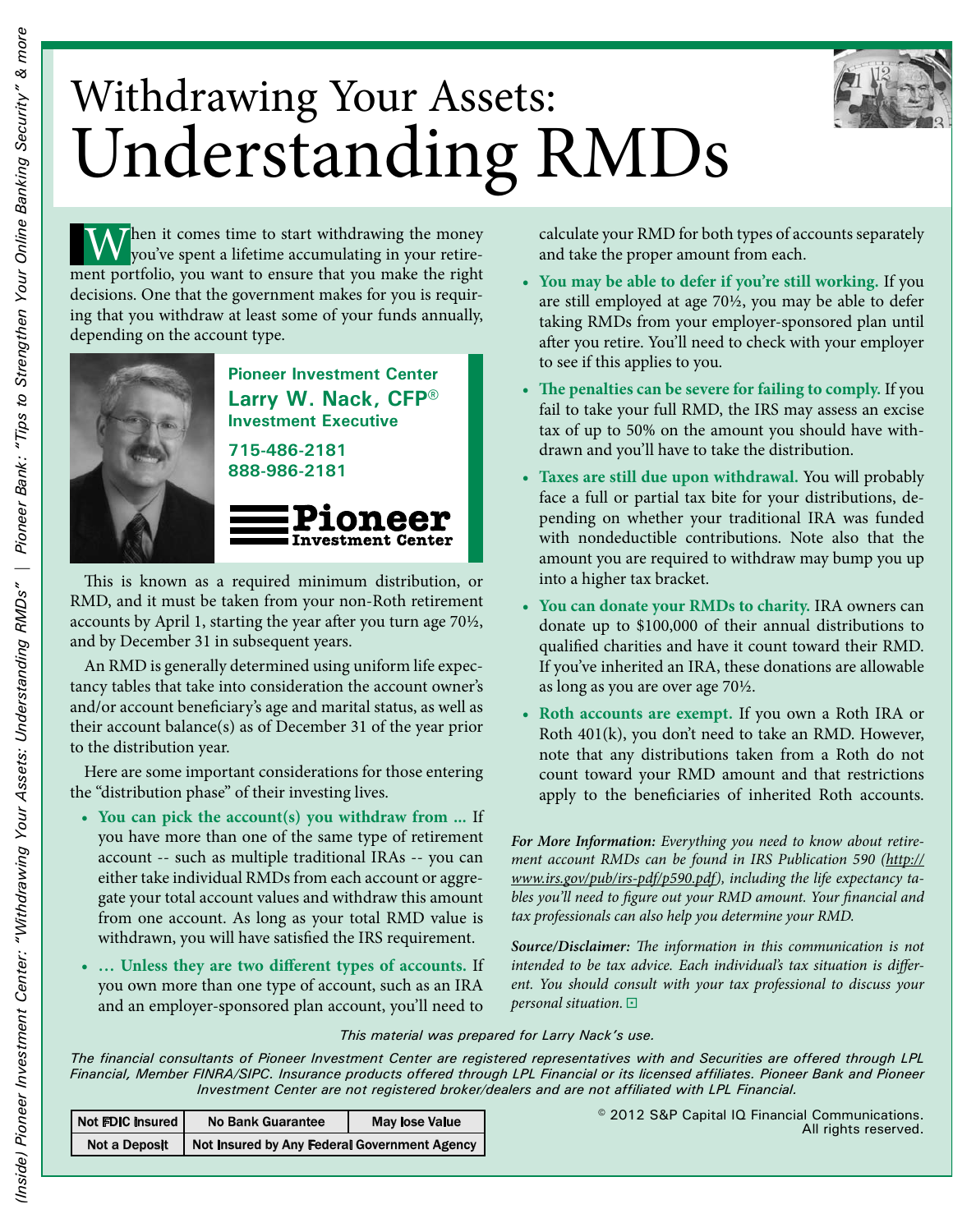## Tips to Strengthen Your Online Banking Security

| <b>Creating a Secure Password for Online Banking</b>                                                                                                                                                                                                   | <b>Creating Secure Questions &amp; Answers for</b>                                                                                                                                                                                                        |  |
|--------------------------------------------------------------------------------------------------------------------------------------------------------------------------------------------------------------------------------------------------------|-----------------------------------------------------------------------------------------------------------------------------------------------------------------------------------------------------------------------------------------------------------|--|
| Choose a Password which is at least eight characters                                                                                                                                                                                                   | <b>Password Self Reset</b>                                                                                                                                                                                                                                |  |
| long and contains one upper and lower case letter, two<br>numbers and one special character. Passwords should<br>never be correctly spelled words.                                                                                                     | Create a simple question, then create an answer that<br>doesn't match the question.                                                                                                                                                                       |  |
| 1.) Change the words so they sound the same but are<br>spelled wrong.                                                                                                                                                                                  | <b>Question:</b> What is my house number?<br><b>Answer: Golden Retriever</b>                                                                                                                                                                              |  |
| Eighty80! $\Rightarrow \Rightarrow$<br>Ateie80!                                                                                                                                                                                                        | Or, do you have a favorite item or a code word you                                                                                                                                                                                                        |  |
| Replace<br>letter<br>with<br>number.<br>2.1<br>$\alpha$<br>a<br>surprisE6@ $\rightarrow \rightarrow \rightarrow$ surpr2sE6@                                                                                                                            | have memorized? Use that for your answer but create<br>a question that doesn't relate. You will remember that<br>you use a certain word for the answer even if it doesn't<br>make sense.                                                                  |  |
| Do NOT use the following:                                                                                                                                                                                                                              |                                                                                                                                                                                                                                                           |  |
| • Your ID as your Password<br>• Birthdays<br>• Addresses or phone numbers<br>• Pet names                                                                                                                                                               | Never create a question with an answer that<br>someone would easily know about you.<br>Never use information you have shared on<br>social media like Facebook!                                                                                            |  |
| • Social security number<br>• License plate number<br>• Female names (without numbers                                                                                                                                                                  | The Password Reset Question and Answer is<br>not the same as your Challenge Questions.                                                                                                                                                                    |  |
| or characters added)<br>• Repetitive characters (AAAA1111)                                                                                                                                                                                             | <b>Choosing Challenge Questions</b>                                                                                                                                                                                                                       |  |
| • Characters found in a common<br>sequence (ABCD1234)<br>• Characters found in a specific<br>sequence on                                                                                                                                               | The option to choose your three Challenge<br>Questions comes up within a month after<br>you open your Online Banking.                                                                                                                                     |  |
| the keyboard (ASDFGHJK)<br>• @ to replace the letter "A"<br>• 3 to replace the letter "E"<br>$\bullet$ ~ to replace the letter "N"<br>• ! or 1 to replace the letter "I"<br>• The same password you use for things<br>like Facebook, email, Yahoo, etc | Later, you may be asked to answer one or<br>more of these questions if the security for<br>Online Banking doesn't recognize you (for<br>example, if you sign on from a different<br>computer or the type of transaction you are<br>doing is not typical). |  |
| Never allow "Enter Password Automatically" or "Save<br>Password" when given the option.                                                                                                                                                                | Do not choose questions that can be easily answered<br>by others. Choose questions that only you would know<br>the answer to.<br><b>DD</b>                                                                                                                |  |

## Volunteering Winners



 Father Peter Raj from St. Kilian's church in Blenker received \$100 from our volunteer winner, Sally Furo. Sally is the council secretary for the finance and pastoral council meeting.

Our other volunteer winner. . . Chris Konrardy for the **Hewitt Area Recreational Department**



**the Dr. Reverend Timothy Roser accepted \$100 on the behalf** of St. Paul's Lutheran church in Junction City from our volunteer winner, Jill Solinsky. Jill is secretary of St. Paul's quarterly voters' meeting.

 $M \wedge T$ ho makes an ideal employee to Pioneer Bank? Someone with a heartfelt desire to serve our communities. Thanks for pitching in along with your neighbors! **PB**